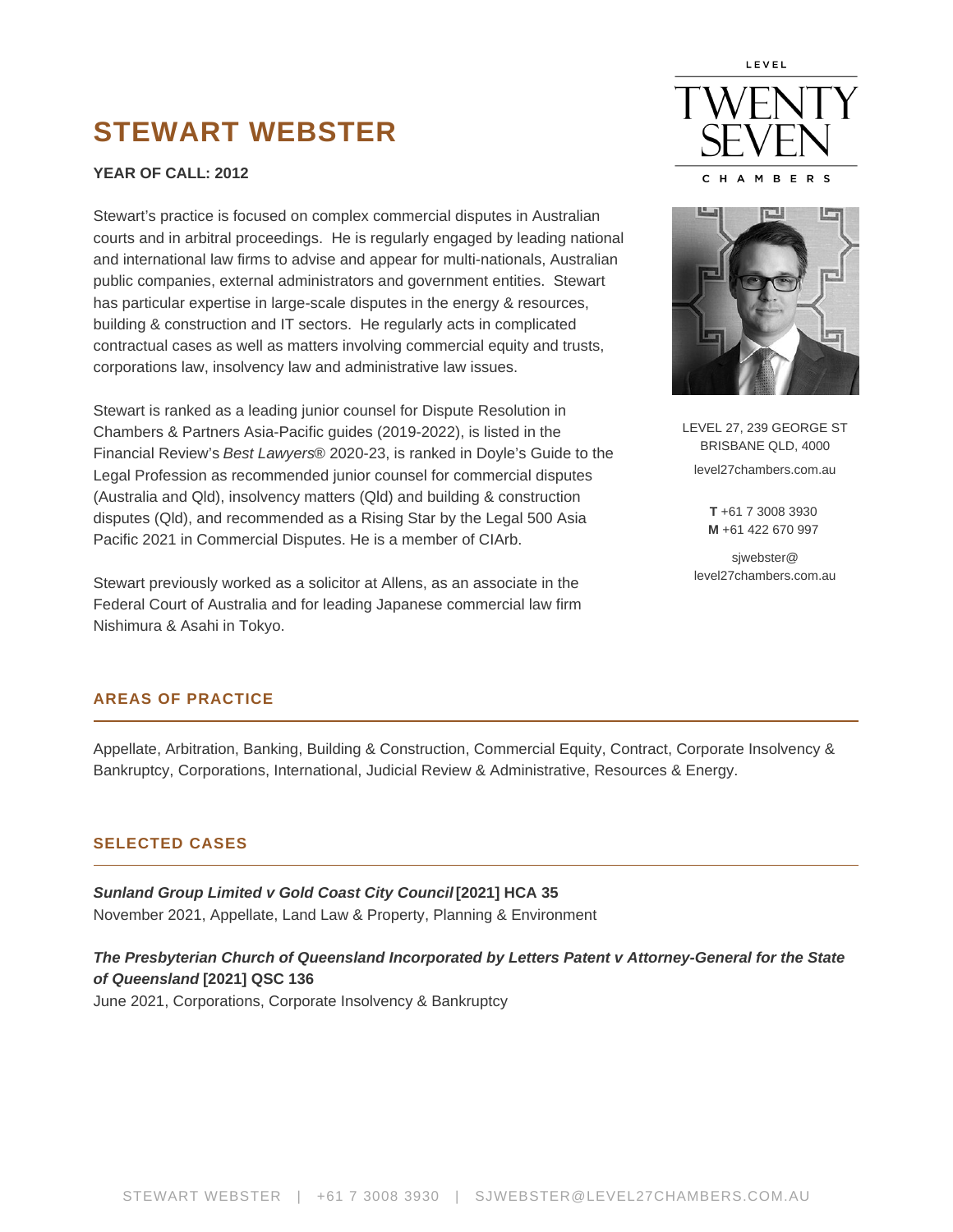# **Glencore Coal Queensland Pty Limited v Aurizon Network Pty Ltd & Ors; Yarrabee Coal Company Pty Ltd & Ors v Aurizon Network Pty Ltd & Ors [2020] QCA 182** September 2020, Contract

**Shafston Avenue Construction Pty Ltd v McCann [2020] FCAFC 85** May 2020, Appellate, Corporate Insolvency & Bankruptcy, Corporations

**Aronis & Anor v Aronis (No 2) [2020] QCA 153** February 2020, Appellate, Land Law & Property

**Rimfire Constructions (Qld) Pty Ltd (in liq) v CRCG-Rimfire Pty Ltd [2020] QSC 92** May 2020, Corporate Insolvency & Bankruptcy

**Emperor Investment Group Pty Ltd v Delta Law Pty Ltd and Anor; Emperor Investment Group Pty Ltd & Anor v Rozario & Ors [2019] QSC 307** December 2019, Corporations

**Queensland Nickel Sales Pty Ltd & Ors v Mount Isa Mines Limited [2019] QCA 32** February 2019, Appellate, Commercial Equity, Contract, Corporate Insolvency & Bankruptcy

**China First Pty Ltd & Anor v Mount Isa Mines Limited & Ors [2018] QCA 350** December 2018, Appellate, Contract

**Australian Conservation Foundation Incorporated v Minister for the Environment and Energy (2017) 251 FCR 359; [2017] FCAFC 134**

August 2017, Appellate, Judicial Review & Administrative, Resources & Energy

**Lee v Abedian [2017] 1 Qd R 549; [2016] QSC 92**

April 2016, Professional Negligence

**Burragubba v Minister for Natural Resources and Mines (2016) 222 LGERA 13; [2016] QSC 273** November 2016, Judicial Review & Administrative, Resources & Energy

**Wilmar Sugar Australia Limited v Queensland Sugar Limited (2016) 335 ALR 72** February 2016, Corporations, Commercial Equity, Contract

**Morris Finance Ltd v Brown (2016) 93 NSWLR 551** December 2016, Appellate, Corporate Insolvency & Bankruptcy, Commercial Equity

**IBM Australia Ltd v State of Queensland [2015] QSC 342** December 2015, Commercial Equity, Contract, Competition & Consumer

# **Re RiverCity Motorway Pty Limited (Administrators Appointed) (Receivers and Managers Appointed) (2014) 225 FCR 541**

September 2014, Corporations, Corporate Insolvency & Bankruptcy

**Hwang v Lawrie [2014] 1 Qd R 562**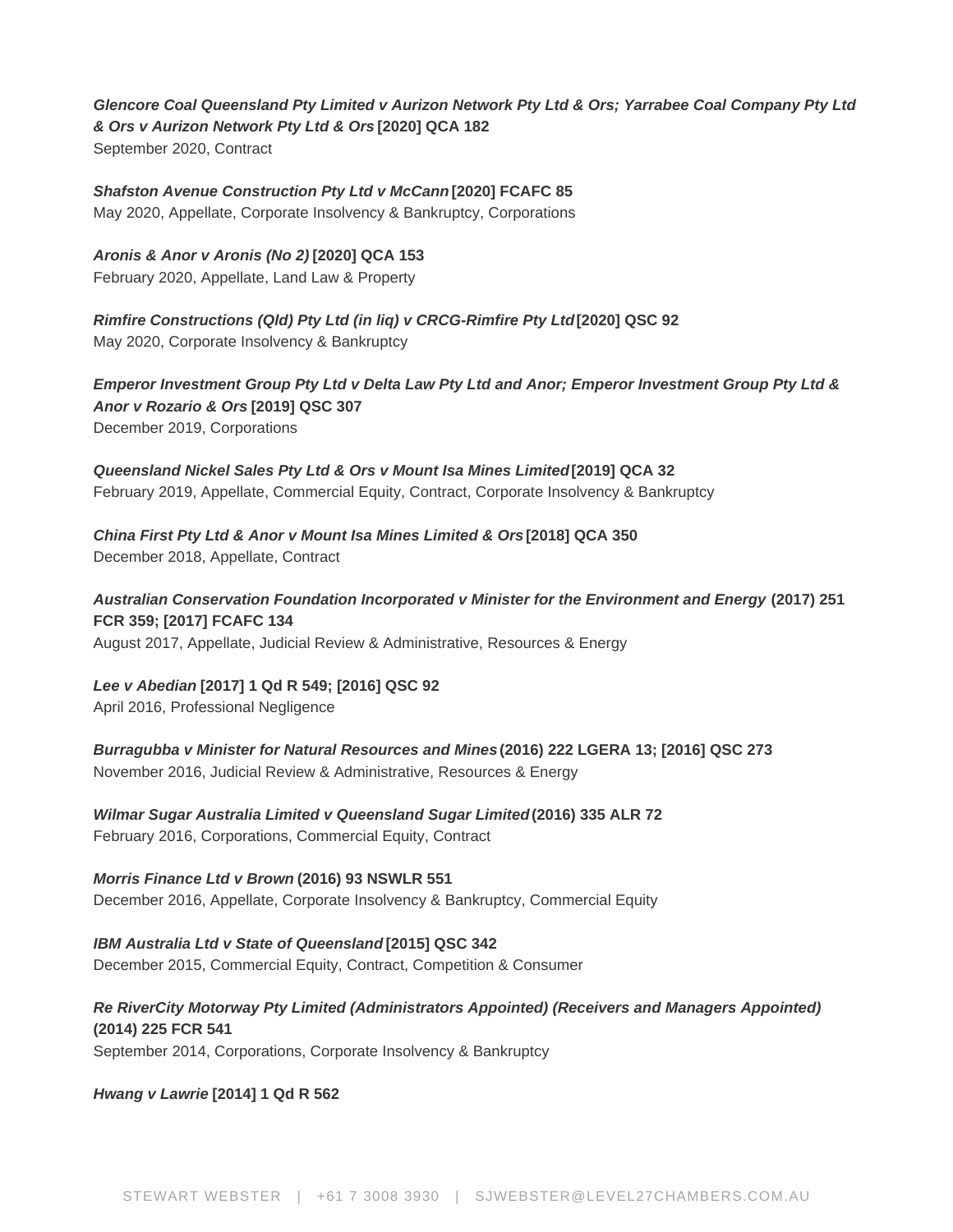July 2013, Appellate, Commercial Equity

Australian Competition and Consumer Commission v Flight Centre Limited (No 2) (2014) 307 ALR 209; (No 3) [2014] FCA 292 December 2013, Competition & Consumer

Kelly v Commissioner of Taxation (2013) 213 FCR 460; [2013] FCAFC 88 August 2013, Tax, Appellate

# EXPERIENCE

Stewart has broad experience in providing advice and advocacy for proceedings in the superior courts of Australia and in arbitral proceedings. A selection of past and ongoing cases in which Stewart has been briefed is set out below. Cases in which Stewart has acted or is acting unled are marked with an asterisk (\*).

Energy & resources / building & construction disputes

#### Arbitral matters

- A major infrastructure provider in a multi-party expert determination concerning fees payable in relation to a \$1 billion infrastructure upgrade project (instructed by Quinn Emanuel)
- A global resources company in a multi-party long-term contract pricing clause arbitration (instructed by Allens)
- McConnell Dowell in proceedings to set aside an arbitral award relating to a building & construction dispute on a large LNG project (instructed by Pinsent Masons)

#### Court matters

- Anglo American acting in Supreme Court proceedings involving claims for variations and delays concerning the construction of two mine drifts using a Earth Pressure Balance Tunnel Boring Machine under an Incentive Based Cost Reimbursable Contract (instructed by Minter Ellison)
- Acting for BHP-Mitsubishi Alliance (BMA) in a claim for compensation for over \$100m concerning an alleged lost commercial opportunity (instructed by Allens)
- Acting for New Hope Corporation in Land Court proceedings for recommendations for the grant of a mining lease and environmental authority for its New Acland mine (instructed by Clayton Utz)
- Adani Australia resisting various judicial review challenges to [mining](https://www.level27chambers.com.au/cases/burragubba-v-minister-natural-resources-mines-2016-qsc-273/) and [environmental](https://www.level27chambers.com.au/cases/australian-conservation-foundation-incorporated-v-minister-environment/) approvals in the [Supreme Court of Queensland](https://www.level27chambers.com.au/cases/connor-v-queensland-rail-ltd-2016-qsc-270-2/), Federal Court and [Full Federal Court](https://www.level27chambers.com.au/cases/australian-conservation-foundation-incorporated-v-minister-environment-energy-2017-fcafc-134/) (instructed by Ashurst)
- Providing advice in relation to a joint venture dispute for a multi-billion dollar LNG project (instructed by Boies Schiller Flexner (London))
- Anglo American – [acting in a major contractual dispute with two power station customers](https://www.level27chambers.com.au/cases/wagner-v-nine-network-australia-2016-qsc-198/) (instructed by Gilbert + Tobin)
- Acting for [GVK-Hancock in Land Court proceedings](https://www.level27chambers.com.au/cases/hancock-galilee-pty-ltd-v-currie-2017-qlc-35/) for recommendations under the Mineral Resources Act 1989 and the Environmental Protection Act 1994 to grant a mining lease and environmental approval for a combined underground and open cut mine in the Galilee Basin intended to produce 30 mtpa of thermal coal (instructed by Ashurst)
- [Appearing for the plaintiff in an eight week building & construction trial in the Supreme Court of](https://www.level27chambers.com.au/cases/civil-mining-construction-pty-ltd-v-wiggins-island-coal-export-terminal-pty-ltd-2017-qsc-85/)  **[Queensland](https://www.level27chambers.com.au/cases/civil-mining-construction-pty-ltd-v-wiggins-island-coal-export-terminal-pty-ltd-2017-qsc-85/)**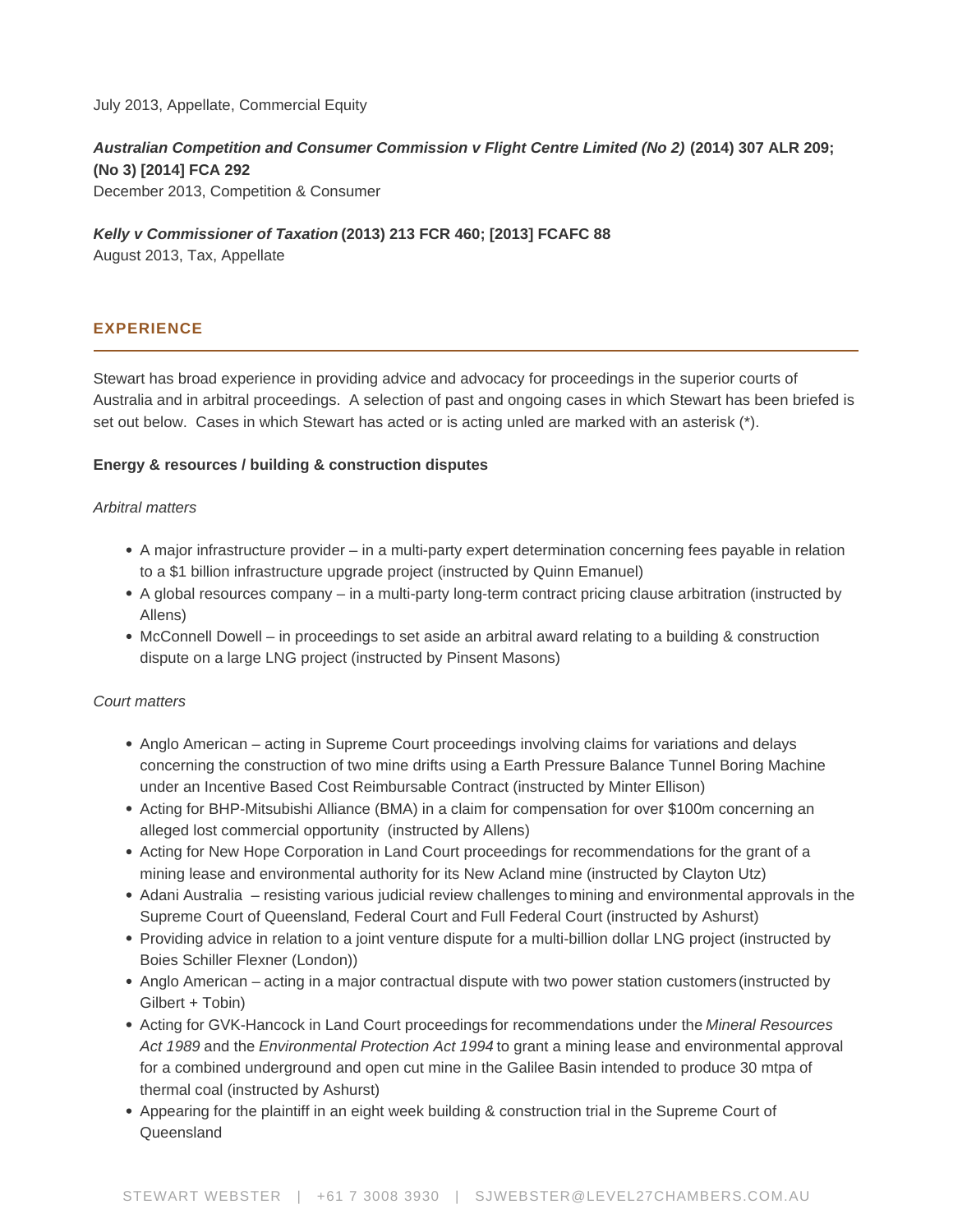involving claims for variations, extensions of time and liquidated damages concerning construction for the Wiggins Island Coal Expoert Terminal, and in related appeals (instructed by Thomson Geer)

A private equity firm – [appearing for the defendant in Supreme Court proceedings relating to a dispute](https://www.level27chambers.com.au/cases/built-qld-pty-limited-v-pro-invest-australian-hospitality-opportunity-st-pty-limited-as-trustee-for-the-pro-invest-australian-hospitality-opportunity-brf-springhill-trust-2019-qsc-108/)  [about the construction of a hotel](https://www.level27chambers.com.au/cases/built-qld-pty-limited-v-pro-invest-australian-hospitality-opportunity-st-pty-limited-as-trustee-for-the-pro-invest-australian-hospitality-opportunity-brf-springhill-trust-2019-qsc-108/) (instructed by Thomson Geer)\*

Insolvency and restructuring matters

- Presbyterian Church of Queensland acting for Court-appointed receivers in complex receivership (instructed by Allens)
- Rivercity Motorway Group acting for liquidators in Federal Court proceedings for advice and complex [directions](https://www.level27chambers.com.au/cases/owen-in-the-matter-of-rivercity-motorway-pty-limited-administrators-appointed-receivers-and-managers-appointed-2014-fca-1008/) (instructed by Johnson Winter & Slattery)
- Deed Administrators resisting an application to terminate a Deed of Company Arrangement in the Federal Court (instructed by Clayton Utz)\*
- Acting for priviate equity firm in Scheme of Arrangement proceedings in relation to a publicly listed company on the ASX (instructed by PricewaterhouseCoopers Legal)
- Acting in Supreme Court proceedings to resist an unfair preference claim (instructed by James Conomos Lawyers)

Other commercial disputes

- Successfully acting for plaintiffs in oppression proceedings in Federal Court of Australia (instructed by Holding Redlich)\*
- IBM acting in Supreme Court proceedings brought by the Queensland Government relating to the [implementation of an updated Queensland Health Payroll system](https://www.level27chambers.com.au/news/2015/12/queensland-health-payroll-saga-supreme-court-upholds-legal-challenge-by-ibm/) (instructed by Jones Day)
- Airservices Australia acting in Supreme Court proceedings brought by the Brisbane Airport Corporation relating to alleged environmental contamination from PFAS chemicals in fire-fighting foam (instructed by Maddocks)
- Mitsui & Co providing advice relating to potential Supreme Court proceedings involving the enforcement of rights relating to guarantees (instructed by Allens)\*
- Findex Group acting in a restraint of trade dispute against a former partner of Crowe Horwath (instructed by SBA Law)\*
- Zip Industries acting in Federal Court proceedings relating to alleged misleading or deceptive conduct (instructed by Gilbert + Tobin)\*
- Brisbane City Council acting in a complex IT dispute with TechnologyOne (instructed by Minter Ellison)
- Liquidators of companies in the Octaviar Group acting in relation to a large and complex claim for damages against a firm of auditors (instructed by Clayton Utz)
- Sunland Group  [acting in Supreme Court proceedings for damages arising from land transactions in](https://www.level27chambers.com.au/cases/lee-v-abedian-2016-qsc-92/)  [Dubai](https://www.level27chambers.com.au/cases/lee-v-abedian-2016-qsc-92/) (instructed by Holding Redlich)
- Sunland Group acting in a series of related applications and appeals concerning a large multi-stage mixed use development on the Gold Coast, including in a successful application to [set aside infrastructure](https://www.level27chambers.com.au/cases/sunland-group-ltd-sunland-developments-no22-pty-ltd-v-gold-coast-city-council-2018-qpec-22/)  [charges notices](https://www.level27chambers.com.au/cases/sunland-group-ltd-sunland-developments-no22-pty-ltd-v-gold-coast-city-council-2018-qpec-22/) which resulted in the [Queensland government introducing legislative changes](https://corrs.com.au/insights/improving-planning-act-processes) (instructed by Holding Redlich)
- Queensland Sugar Limited [–acted in an oppression action brought by Wilmar Sugar](https://www.level27chambers.com.au/cases/wilmar-sugar-australia-limited-v-queensland-sugar-limited-2016-fca-20/) (instructed by Allens)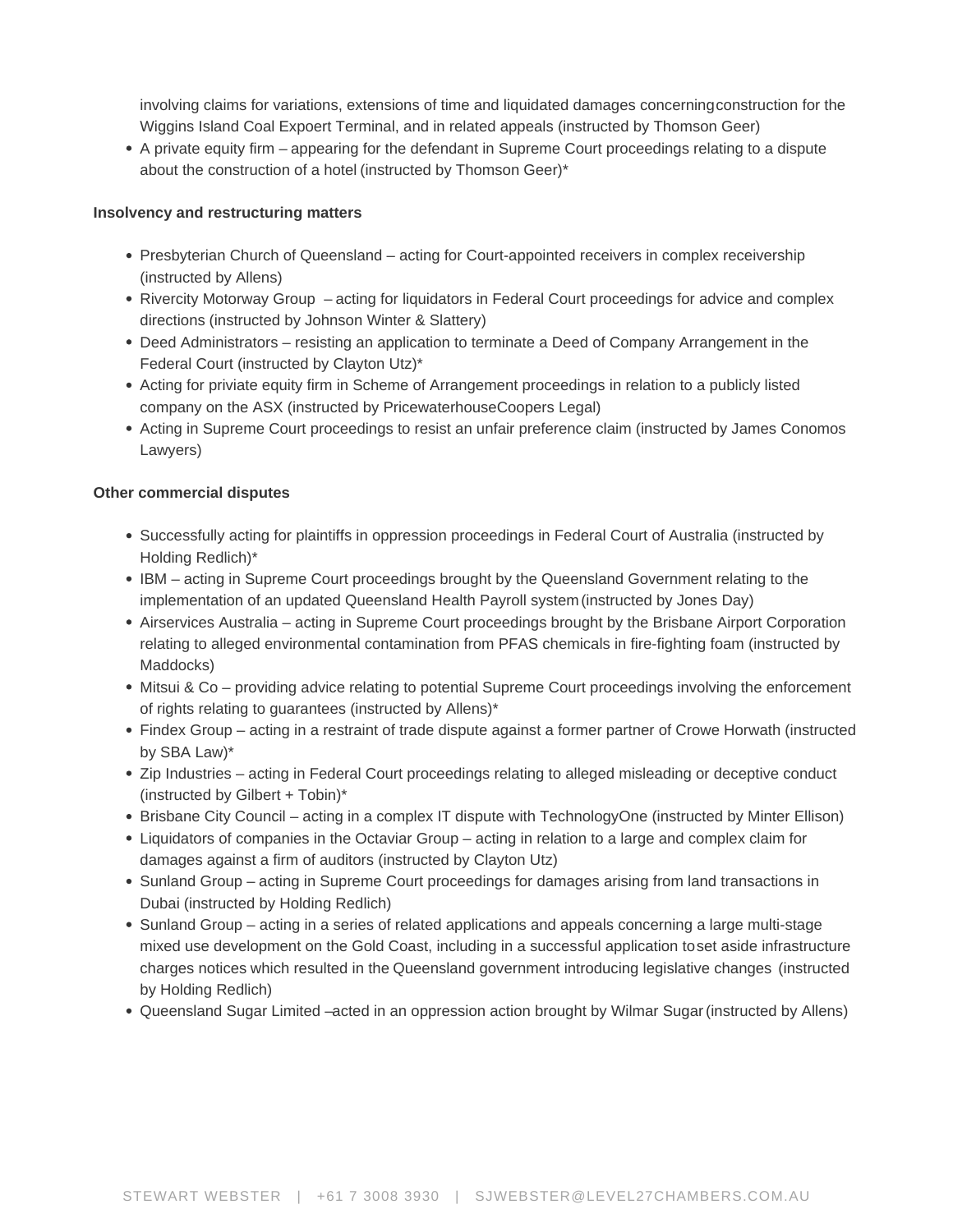## **RECOMMENDATIONS**

#### **Chambers & Partners Asia-Pacific (Dispute Resolution)**

- 2022 sought after as "an excellent commercial junior" and "a really smart details person".
- 2021 "very thorough and very good on his feet".
- 2020 "he has excellent knowledge of the law and is excellent on his feet"... with technical excellence and pragmatic, commercial advice".
- 2019 "heavily in demand" with a "perfect mix of technical skill and user-friendliness" and "unflappability in court".

#### **Chambers & Partners Global 2020-22 (Dispute Resolution)**

#### **The Legal 500 Asia Pacific (Commercial Disputes)**

- 2022 "an excellent advocate and a pleasure to work with".
- 2021 "Mr Webster is a very intelligent, practical and common sense litigator, with a leading commercial practice – particularly in the areas of insolvency and construction."

#### **Australian Financial ReviewBest Lawyers®**

2022-23 – Alternative Dispute Resolution, Corporate Law, Insolvency and Reorganization Law, Litigation

- 2021 Alternative Dispute Resolution and Corporate Law
- 2020 Corporate Law

#### **Doyle's Guide to the Australian Legal Profession**

Listed as among leading Junior Counsel for:

- Commercial Litigation & Disputes (Qld: 2015 2021) (Australia: 2017, 2021)
- $\bullet$  Insolvency & Restructuring (Qld) (2016 2018 & 2020-21)
- Construction & Infrastructure (Qld: 2017 2022) (Australia: 2020-21)

#### **MEMBER**

**MCIArb** 

Bar Association of Queensland

Society of Construction Law Australia (SOCLA)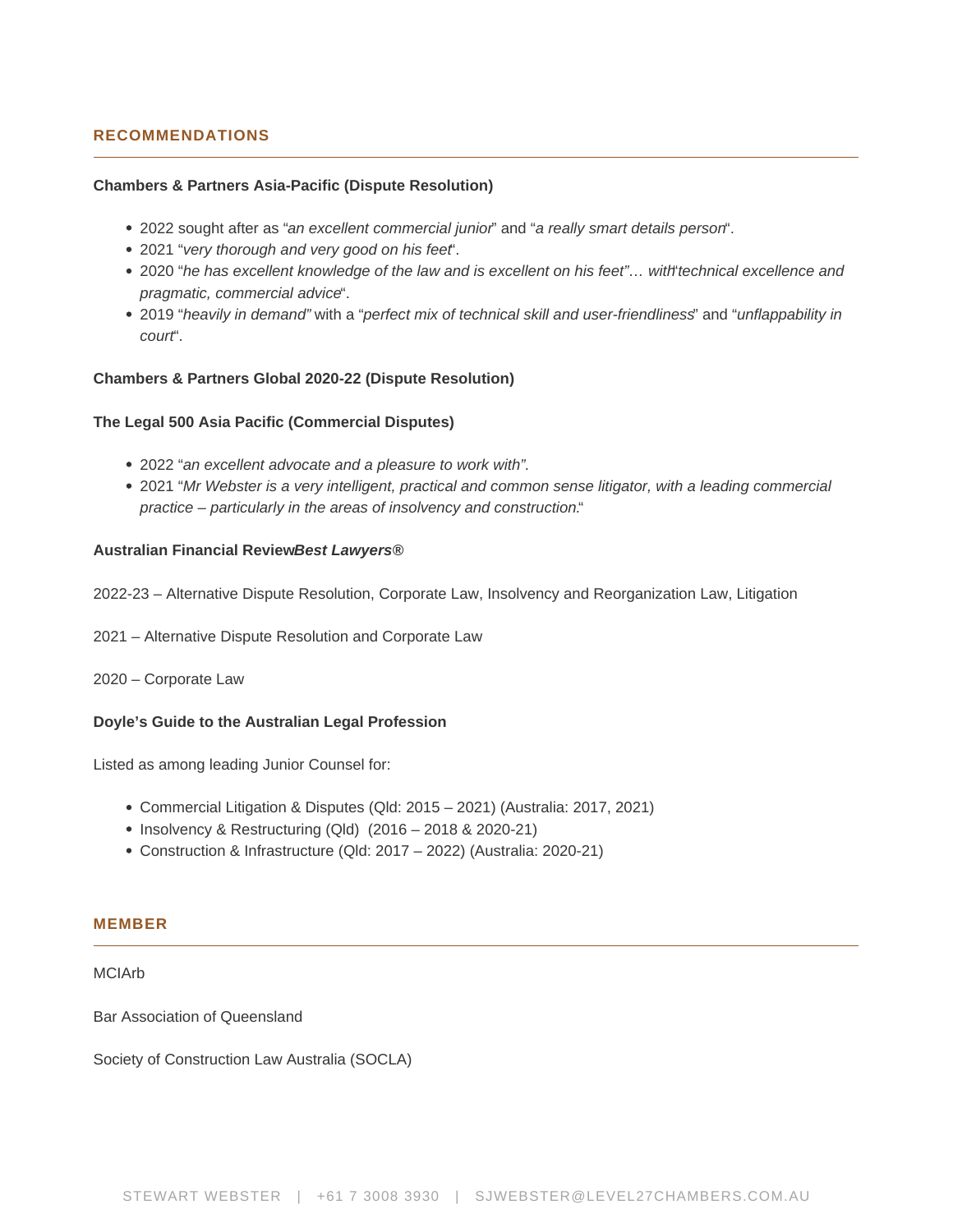UQ Law Alumni Association (Life Member)

LawRight

#### **CAREER**

**2012** Barrister

**2011** Solicitor, Allens

**2010** Associate to the Honourable Justice John A. Dowsett AM, Federal Court of Australia

**2009** Legal Editor, Nishimura & Asahi (Tokyo)

#### **EDUCATION**

**2010** University of Queensland, Bachelor of Laws (Hons I)

**2008** University of Queensland, Bachelor of Arts (Japanese / Mandarin)

#### **AWARDS**

**2008** Lovells Prize for Excellence in Japanese and Law Studies (UQ)

**2008** Phillip C. Jessup International Mooting Competition - 3rd placed individual oralist (Australian National Tournament)

#### **PUBLICATIONS**

**Life at the Bar** May 2022

**Best Practice International Arbitration in Australia: an Australian view on current issues affecting the arbitral mandate** November 2019, Arbitration, International